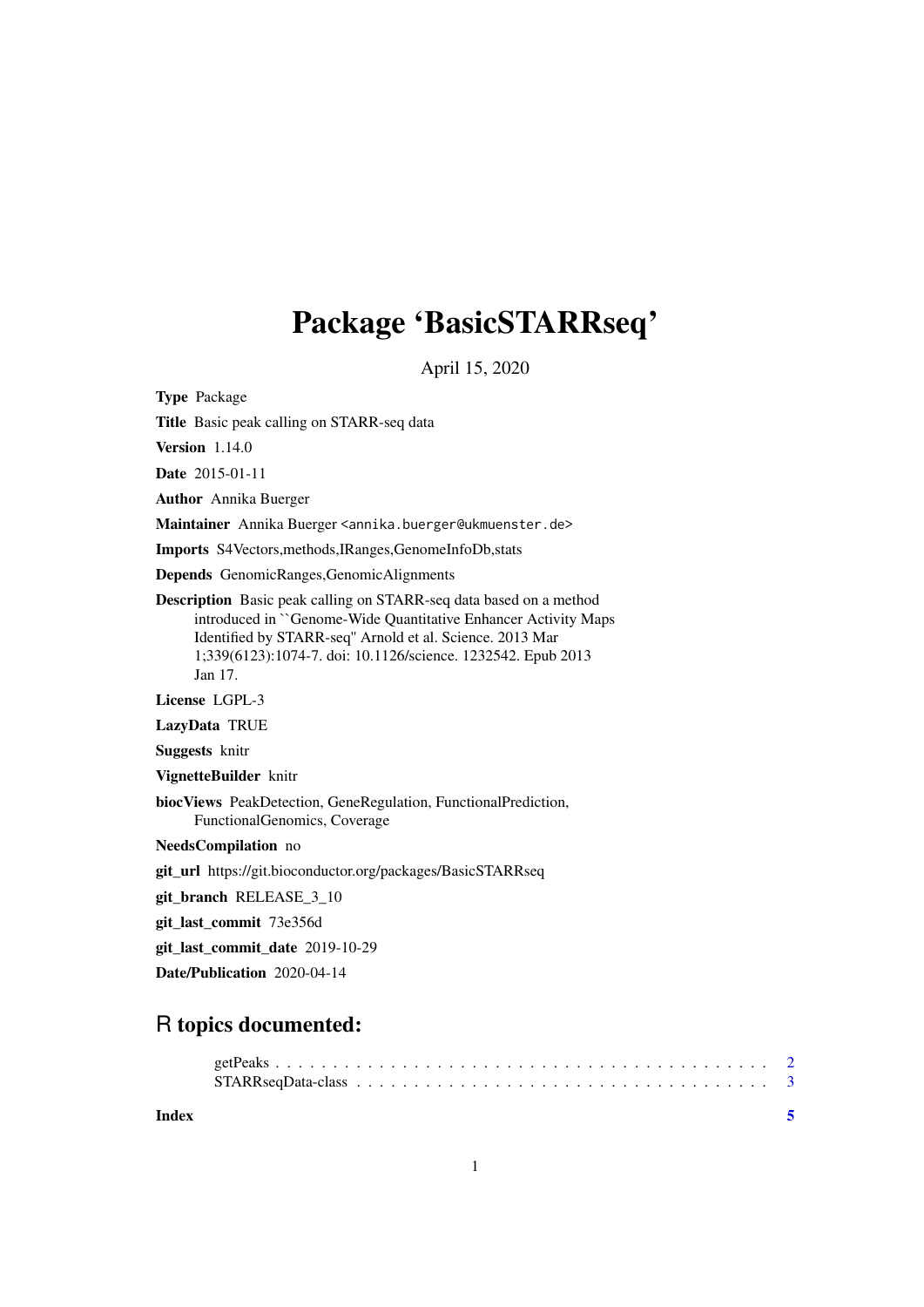<span id="page-1-1"></span><span id="page-1-0"></span>

#### Description

Performs basic peak calling on STARR-seq data based on a method introduced in "Genome-Wide Quantitative Enhancer Activity Maps Identified by STARR-seq" Arnold et al. [1]

# Usage

```
getPeaks(object, minQuantile = 0.9, peakWidth = 500, maxPval = 0.001,
            deduplicate = TRUE, model = 1)
```
#### Arguments

| object      | A STARR sequenter object for which the peaks should be calculated.       |
|-------------|--------------------------------------------------------------------------|
| minQuantile | Which quantile of coverage height should be considered as peaks.         |
| peakWidth   | The width (in base pairs) that the peaks should have.                    |
| maxPval     | The maximal p-value of peaks that is desired.                            |
| deduplicate | Wether the sequences should be deduplicated before calling peaks or not. |
| model       | Which binomial model should be applied to calculate the p-values.        |

#### Details

The peak calling works the following way: All genomic positions having a STARR-seq coverage over the quantile minQuantile are considered to be the center of a peak with width peakWidth. If then two ore more peaks overlap, the lower one is discarded. If then the binomial p-Value of the peak is higher than maxPval the peak is discarded as well.

The binomial model 1 for calculating the p-Value is: number of trials = total number of STARR-seq sequences, number of successes = STARR-seq coverage, estimated sucess probability in each trial = input coverage/total number of input sequences.

The binomial model 2 for caculating the p-Value is: number of trials = STARR-seq coverage plus input coverage, number of successes = STARR-seq coverage, estimated success probability in each trial = total number of STARR-seq sequences/(total number of STARR-seq sequences plus total number of input sequences). This model is used in [1].

The enrichment of STARR-seq over input coverage is then calculated as follows: (STARR-seq coverage of peak/total number of STARR-seq sequences)/(input coverage of peak/total number of input sequences), the numinator and denuminator corrected conservatively to the bounds of the 0.95 binomial confidence inverval corresponding to model 1.

# Value

The method getPeaks return a [GRanges](#page-0-0) object. The contained ranges are the found peaks with desired width peakWidth. The metadata columns of the ranges contain four elements:

sampleCov The maximal and central STARR-seq coverage of the peak. controlCov The maximum of the central and the median input coverage of the peak. pVal The binomial p-Value of the coverage height of the peak normalised to toal number of sequences in STARR-seq and input.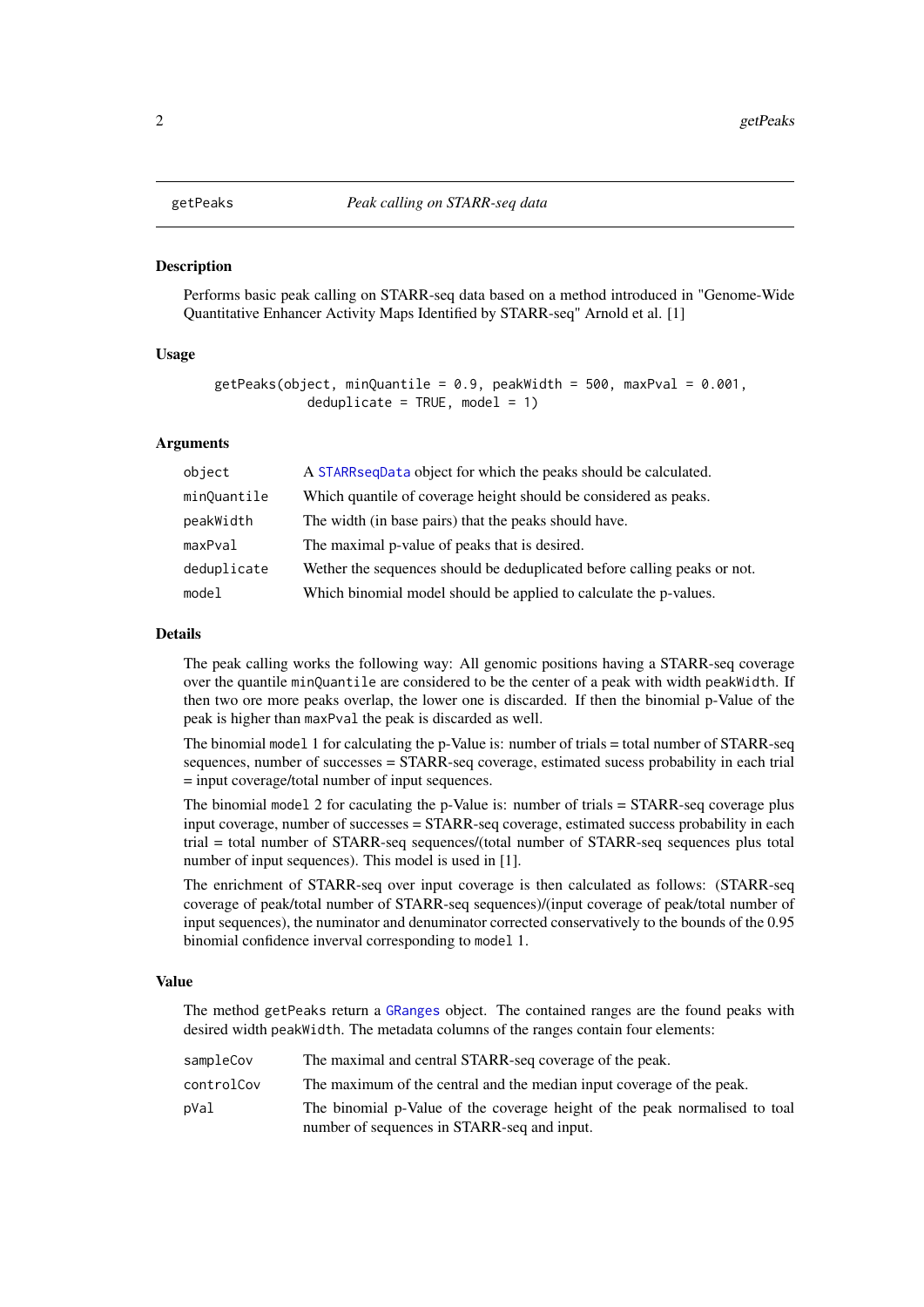<span id="page-2-0"></span>enrichment The enrichment of STARR-seq over input coverage height normalised to total number of sequences in STARR-seq and input corrected conservatively to the bounds of a confidence interval.

# Author(s)

Annika Buerger

# References

[1] *Genome-Wide Quantitative Enhancer Activity Maps Identified by STARR-seq*. Arnold et al. Science. 2013 Mar 1;339(6123):1074-7. doi: 10.1126/science.1232542. Epub 2013 Jan 17.

# See Also

[GRanges](#page-0-0) [STARRseqData-class](#page-2-2)

# Examples

```
# create a small sample STARRseqData object
starrseqFileName <- system.file("extdata", "smallSTARR.bam",
                                package="BasicSTARRseq")
inputFileName <- system.file("extdata", "smallInput.bam",
                                package="BasicSTARRseq")
data <- STARRseqData(sample=starrseqFileName, control=inputFileName,
                       pairedEnd=TRUE)
# call peaks with default parameters
peaks = getPeaks(data)
# call peaks with no deduplication and no restriction concerning p-value
peaks = getPeaks(data, maxPval = 1, deduplicate = FALSE)
# call peaks with other binomial model and width 700
peaks = getPeaks(data, peakWidth = 700, model = 2)
# call peaks assuming less regions as potential peaks
peaks = getPeaks(data, minQuantile = 0.99)
```
<span id="page-2-2"></span>STARRseqData-class *Class* "STARRseqData"

#### <span id="page-2-1"></span>Description

The STARR-seq data class is a container for STARR-sequencing data.

# Details

STARRseqData contains two GRanges objects that store the STARR-seq sequences and the input sequences respectively of an STARR-seq experiment.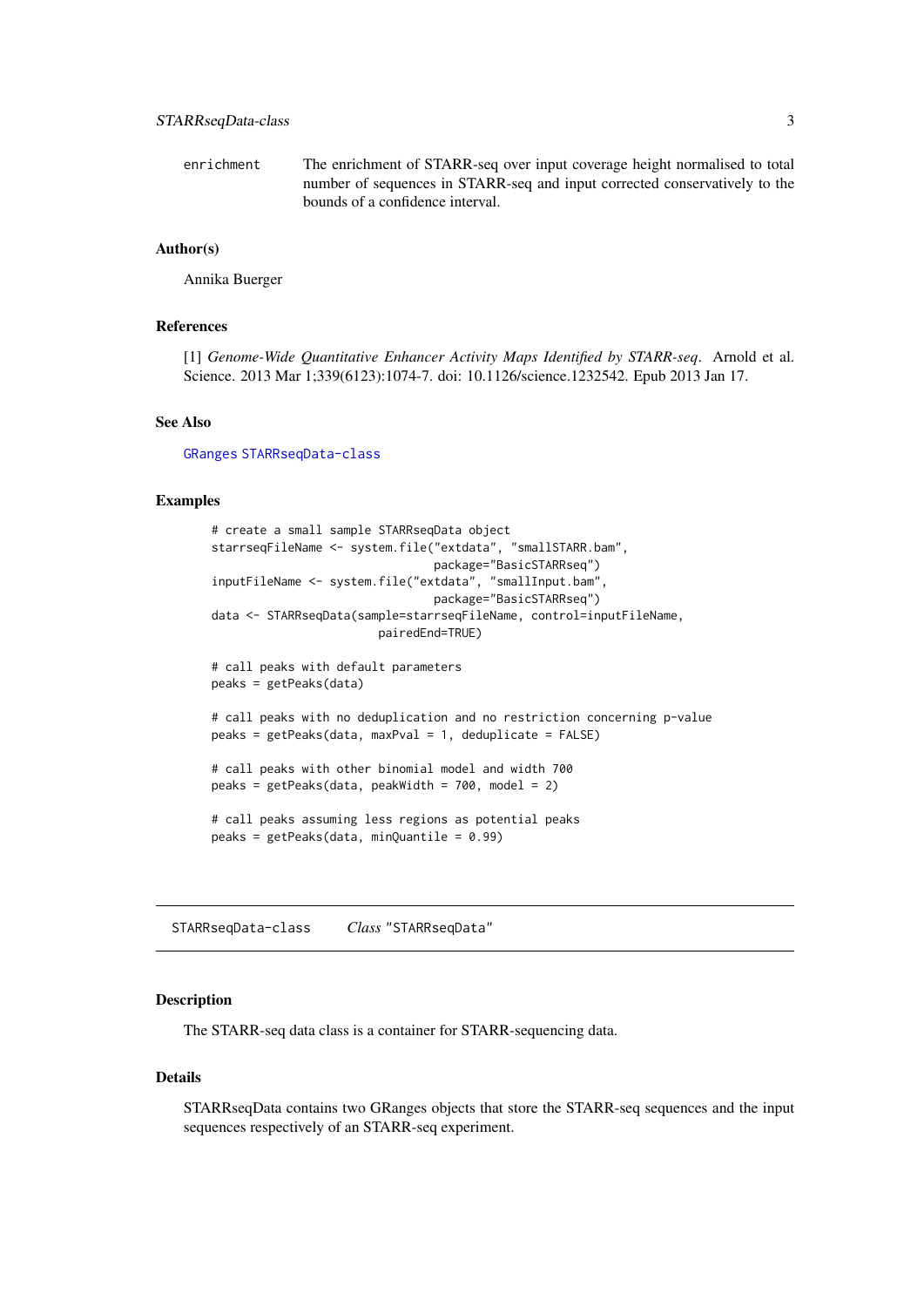# <span id="page-3-0"></span>Slots

sample: Object of class "GRanges" which contains STARR-seq sequences. control: Object of class "GRanges" which contains input sequences.

# **Constructor**

STARRseqData(sample,control): Create a STARRseqData object.

sample: An GRanges object.

control: An GRanges object.

# Accessors

In the following code snippets, x is an STARRseqData object.

 $sample(x)$ ,  $sample(x)$  <- value: Get or set the STARR-seq sequences.

 $control(x)$ ,  $control(x)$  <- value: Get or set the input sequences.

# Methods

getPeaks signature(object = "STARRseqData"): Performs basic peak calling on data.

#### Author(s)

A. Buerger

#### References

*Genome-Wide Quantitative Enhancer Activity Maps Identified by STARR-seq*. Arnold et al. Science. 2013 Mar 1;339(6123):1074-7. doi: 10.1126/science.1232542. Epub 2013 Jan 17.

# See Also

[GRanges](#page-0-0) [getPeaks](#page-1-1)

#### Examples

```
# create small sample dataset
starrseqFileName <- system.file("extdata", "smallSTARR.bam", package="BasicSTARRseq")
inputFileName <- system.file("extdata", "smallInput.bam", package="BasicSTARRseq")
STARRseqData(sample=starrseqFileName, control=inputFileName, pairedEnd=TRUE)
```